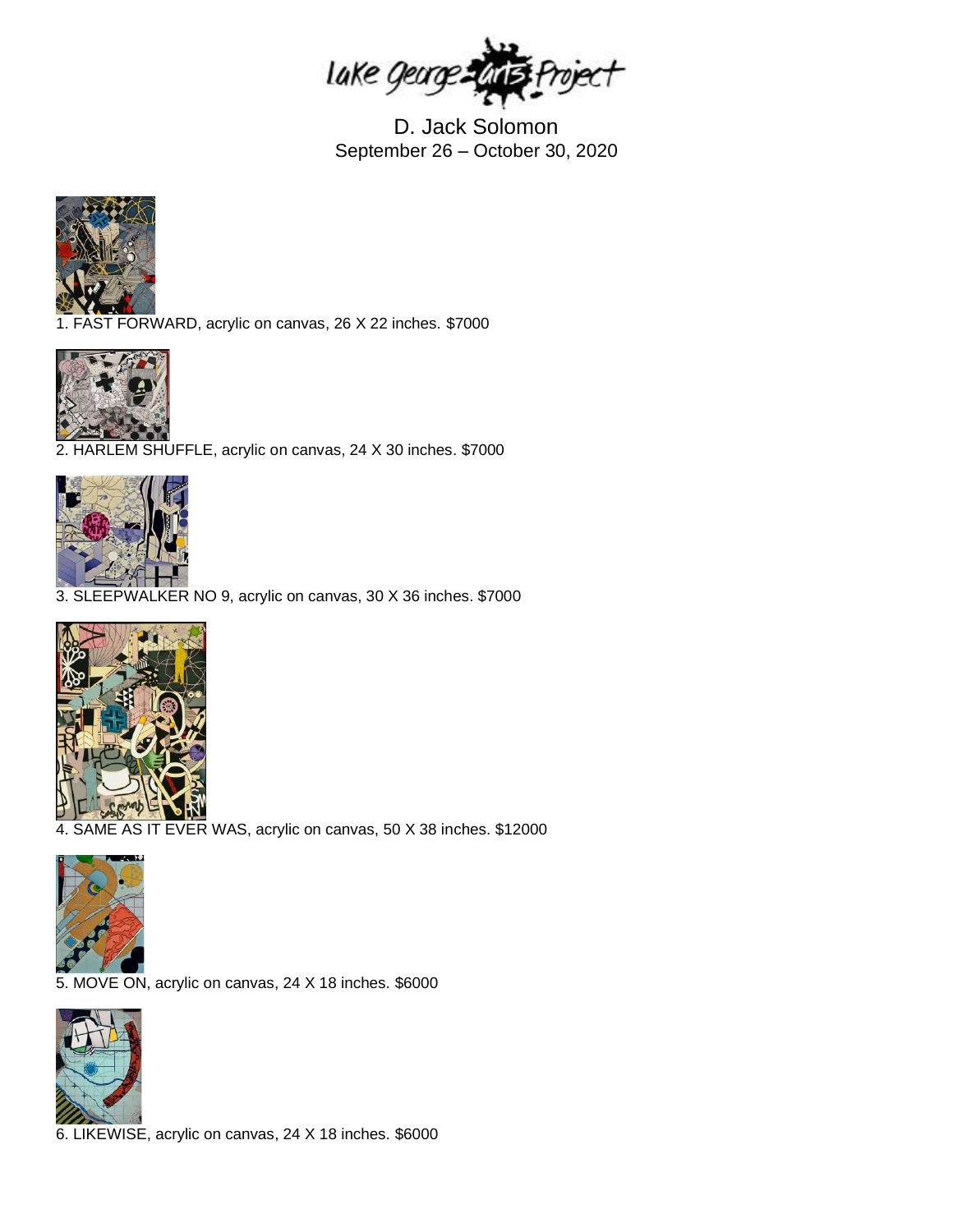

7. DELICATE BALANCE, acrylic on canvas, 24 X 18 inches. \$6000



8. SKEDADDLE, acrylic on canvas, 24 X 18 inches. \$6000



9. RE-ENCOUNTER, acrylic on canvas, 24 X 18 inches. \$6000



10. DOUBLE TAKE, acrylic on canvas, 24 X 18 inches. \$6000



11. LESS IS MORE – MORE OR LESS, acrylic on canvas, 30 X 24 inches. \$7500



12. LONG GONE, acrylic on canvas, 30 X 24 X 18 inches. \$7500